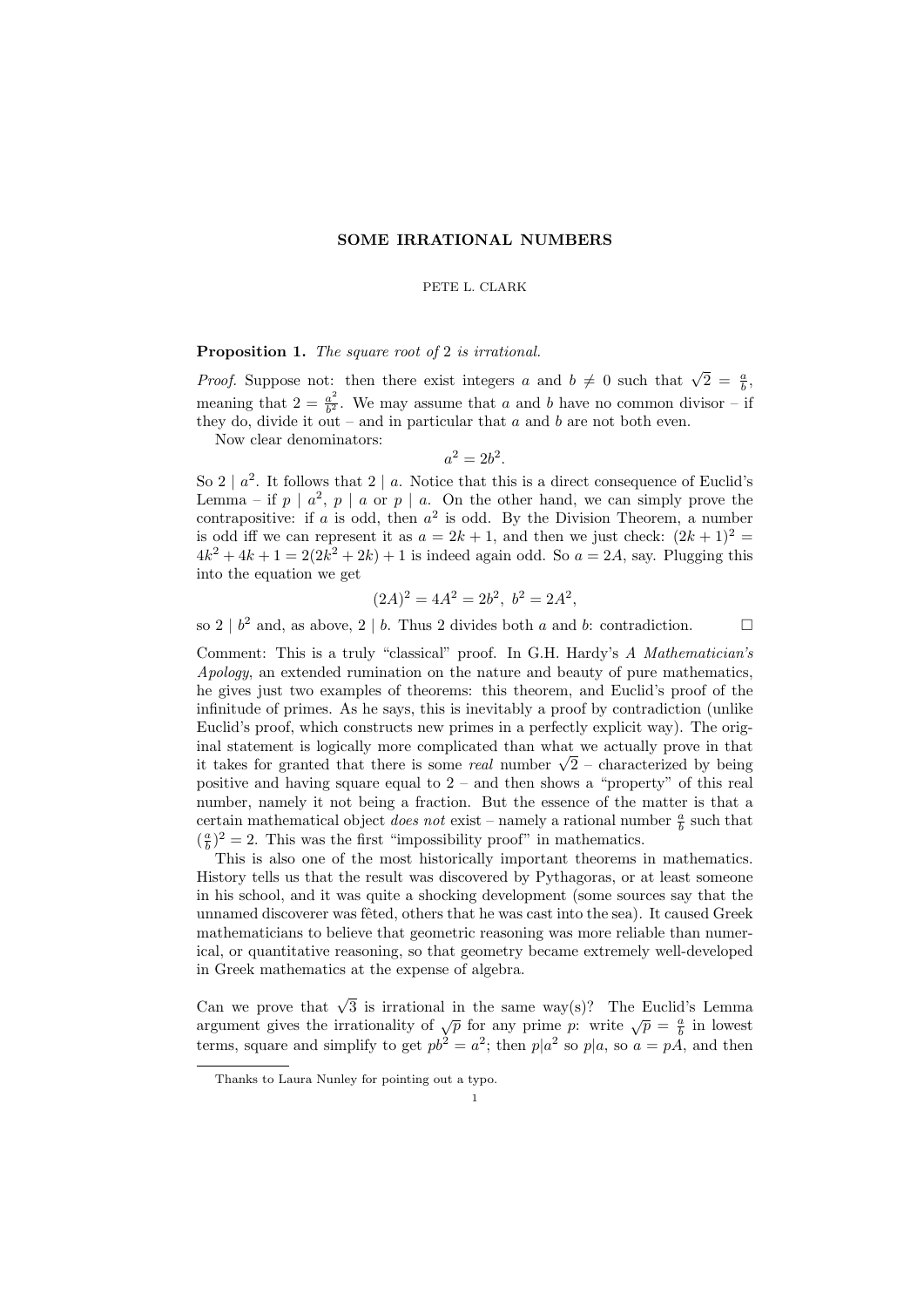substituting we get  $pb^2 = p^2A^2$ ,  $b^2 = pA^2$ , so  $p \mid b^2$  and finally  $p \mid b$ : contradiction.

It is interesting to notice that even without Euclid's Lemma we can prove the result "by hand" for any fixed prime p. For instance, with  $p = 3$  we would like to prove:  $3 | a^2 \implies 3 | a$ . The contrapositive is that if a is not divisible by 3, neither is  $a^2$ . Since any number which is not divisible by 3 is of the form  $3k + 1$  or  $3k + 2$ , we need only calculate:

$$
(3k+1)2 = 9k2 + 6k + 1 = 3(3k2 + 2k) + 1,
$$
  

$$
(3k+2)2 = 9k2 + 12k + 4 = 3(3k2 + 4k + 1) + 1,
$$

so in neither case did we get, upon squaring, a multiple of three. For any prime p, then, we can show  $p|a^2 \implies p|a$  "by hand" by squaring each of the expressions  $pk + i$ ,  $0 < i < p$  and checking that we never get a multiple of p.

One can also look at this key step as a property of the ring  $Z_p$  of integers modulo p: if  $0 \neq a \in Z_p$  then  $0 \neq a^2 \in Z_p$ . But – aha! – this is just saying that we don't want any nonzero elements in our ring  $Z_p$  which square to 0, so it will be true when  $Z_p$ is reduced (remember, this means that there are no nilpotent elements). When  $p$  is prime  $Z_p$  is an integral domain (even a field) so there are not even any zero divisors, but referring back to the algebra handout we proved more than this: for any  $n, Z_n$ is reduced iff n is squarefree. Thus, although the full strength of  $p \mid ab \implies p \mid a$ or p | b holds only for primes, the special case  $p \mid a^2 \implies p \mid a$  is true not just for primes but for any squarefree integer p. (Stop and think about this for a moment; you can see it directly.) Thus the same argument in fact gives:

**Proposition 2.** For any squarefree integer  $n > 1$ ,  $\sqrt{n}$  is irrational.

What about the case of general n? Well, of course  $\sqrt{n^2}$  is not only rational but is an integer, namely  $n$ . Moreover, an arbitrary positive integer  $n$  can be factored to get one of these two limiting cases: namely, any n can be uniquely decomposed as

$$
n = sN^2,
$$

where s is squarefree. (Prove it!) Since  $\sqrt{sN^2} = N\sqrt{s}$ , we have that  $\sqrt{n}$  is rational where s is squarefree. (1 love it:) since  $\sqrt{3}N^2 = N\sqrt{3}$ , we have that  $\sqrt{3}$  is rational; by the above result, this only occurs if  $s = 1$ . Thus:

**Theorem 3.** For  $n \in \mathbb{Z}^+$ ,  $\sqrt{n}$  is rational iff  $n = N^2$  is a perfect square.

Another way of stating this result is that  $\sqrt{n}$  is either an integer or is irrational.

What about cube roots and so forth? We can prove that  $\sqrt[3]{2}$  is irrational using what about cube roots and so forth! We can prove that  $\sqrt{2}$  is irra<br>a similar argument: suppose  $\sqrt[3]{2} = \frac{a}{b}$ , with  $gcd(a, b) = 1$ . Then we get

$$
2b^3 = a^3,
$$

so  $2 \mid a^3$ , thus  $2 \mid a$ . Put  $a = 2A$ , so  $b^3 = 2^2 A^3$  and  $2 \mid b^3$ . Thus  $2 \mid b$ : contradiction.

Any integer can be written as the product of a cube-free integer<sup>1</sup> and a perfect Any integer can be written as the product of a cube-free integer and a perfect cube; with this one can prove that the  $\sqrt[3]{n}$  is irrational unless  $n = N^3$ . For the sake of variety, we prove the general result in a different way.

**Theorem 4.** Let  $k > 2$  be a positive integer. Then  $\sqrt[k]{n}$  is irrational unless  $n = N^k$ is a perfect kth power.

<sup>&</sup>lt;sup>1</sup>I.e., an integer *n* with ord<sub>*p*</sub> $(n) \leq 2$  for all primes *p*.